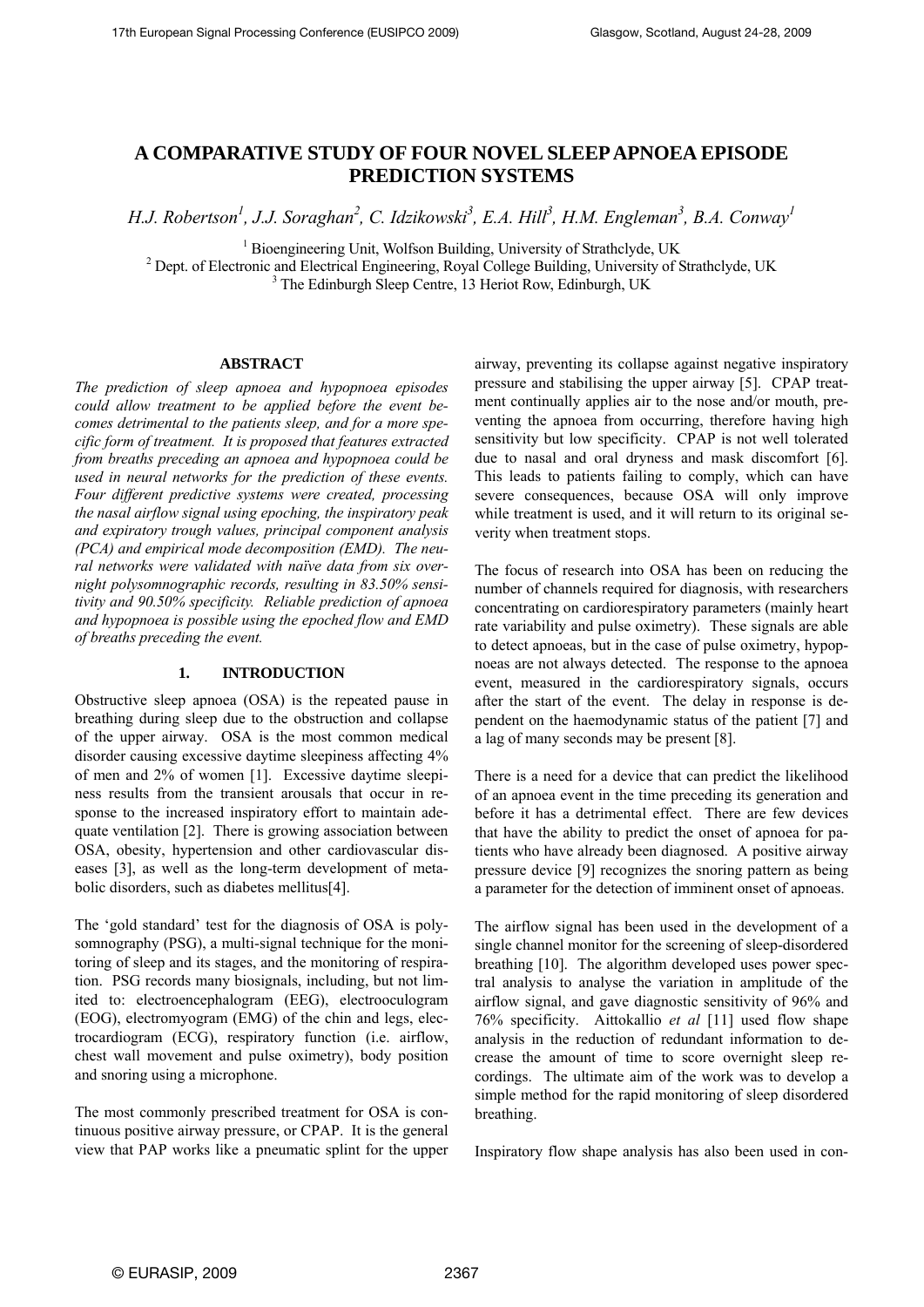tinuous positive airway pressure devices [9, 12, 13]. These methods look at the roundness of the inspiratory airflow signal and adjust the CPAP pressure applied until the flow contour is more rounded, which coincides with adequate airway patency. Montserrat *et al* [13] suggests that the characteristics of the inspiratory flow contour are a good marker of the level of upper airway stability and it should be used in finding the optimal level of CPAP pressure.

This paper presents a comparative study assessing whether the nasal airflow signal as recorded during PSG could be used in the prediction of sleep apnoea episodes. It is believed that the airflow signal is the primary signal that can record the instant that an apnoea occurs. Prediction was performed using four different neural networks, with four different inputs: (i) epoched flow signal, (ii) inspiratory peak and expiratory trough values, (iii) weights calculated from principal component analysis and (iv) intrinsic mode functions; each of which will be outlined in the methodology section.

### **2. METHODOLOGY**

### **2.1 Subject Data**

Full polysomnographic data was obtained for 39 patients (24 male) with a mean  $\pm$  standard deviation age of 39.31  $\pm$ 13.18. Data from six patients (3 male) was reserved as unseen data for validation of the created neural networks, with age of  $41.83 \pm 10.74$ . Further patient characteristics can be see in table I.

|                          | Original Patients | <b>Unseen Patients</b> |
|--------------------------|-------------------|------------------------|
| Subjects                 | 39                |                        |
| Males $(%)$              | 61.54             | 50                     |
| Age (years)              | $39.31 \pm 13.18$ | $41.83 \pm 10.74$      |
| BMI (kg/m <sup>2</sup> ) | $27.89 \pm 7.65$  | $30.76 \pm 3.91$       |
| $AHI$ (no./hr)           | $21.35 \pm 31.48$ | $20.23 \pm 33.74$      |

Table  $\overline{1}$  - Patient Characteristics. Data is shown in mean  $\pm$ standard deviation. BMI - body mass index, AHI - apnoea/hypopnoea index.

The PSG data was obtained from the Edinburgh Sleep Centre using Alice 5, (*Respironics)* recording 18 channels of data. The channels recorded were left and right EOG, four channels of EEG (C3A2, C4A1, O1A2, O2A1), chin EMG recorded from electrodes placed under the chin, air-flow with a nasal cannula, thoracic and abdominal motion, microphone or vibration sensor placed on the side of the neck for snoring, two channels of ECG, finger pulse oximetry, body position, and left and right leg movement. The PSG data was manually scored by trained clinical staff, identifying obstructive, central (cessation in breathing due to neurological condition) and mixed apnoeas (starts as a central event and progresses to obstructive), hypopnoeas (reduction in airflow) and other events that were not used in this work.

#### **2.2 Predictive System**

The predictive system is illustrated in figure 1. The system is composed of two main stages: signal conditioning and prediction using neural networks. The nasal airflow signal is first epoched and the peak and trough values from the breath are extracted. The epoched flow signal is then conditioned using principal component analysis (PCA), and empirical mode decomposition (EMD) [14]. These signals are then used to create four neural networks that are used to classify the apnoea and hypopnoea (class I) and normal episodes (class II).



Figure 1. Flow diagram of the predictive system. Pk&Tr - Inspiratory peak and expiratory trough, PCA - Principal component analysis, EMD - Empirical mode decomposition, NN - Neural network.

#### **2.3 Airflow Signal Extraction**

The airflow signals were extracted from the PSG data and periods of obstructive, central and mixed apnoeas, hypopnoeas and periods of normal breathing were identified within the data

The original airflow signal was epoched for a sequence of flow data before an apnoea and hypopnoeas. The inspiratory peak values and expiratory troughs were also identified within each flow signal. The epoched flow signals and the peak and trough values were used as inputs to the neural network.

#### **2.4 Principal Component Analysis**

Principal component analysis (PCA) [15] was used in the reduction of the data set. The weights were determined from the epoched flow signal, and were then used as an input to the neural network.

A training set, Γ, was created from two thirds of the apnoeas, hypopnoeas and normals. The mean flow signal was then calculated,

$$
\Psi = \frac{1}{M} \sum_{n=1}^{m} \Gamma_n \tag{1}
$$

The difference between each flow signal and the mean was calculated

$$
\Phi_i = \Gamma_i - \Psi \tag{2}
$$

The covariance matrix was then determined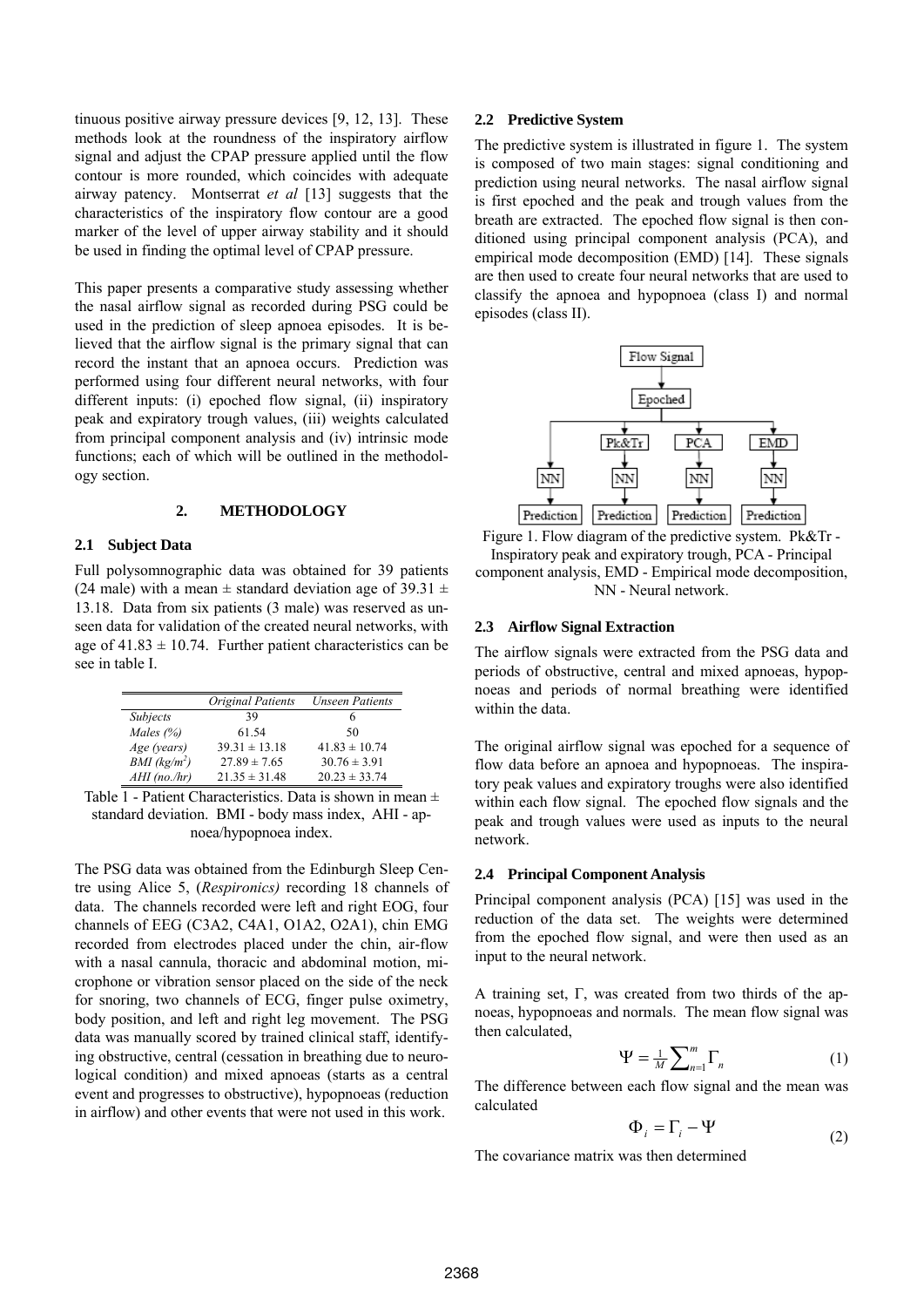$$
C = \frac{1}{M} \sum_{n=1}^{M} \Phi_n \Phi_n^T
$$
 (3)

where  $\Phi_n = [\Phi_1 \Phi_2 ... \Phi_M]$ . The eigenvalues and eigenvec-

tors were then calculated from the covariance matrix, and the eigenvalues were sorted into descending order and the top 20% were chosen. The flow signals, from the training and testing set, were then transformed into eigenflow components, the weights, using

$$
w_k = u_k^T (\Gamma - \Psi) \tag{4}
$$

where  $w_k$  is the eigenflow,  $u_k^T$  is the eigenvector,  $\Gamma$  the flow signal, and *Ψ* the mean flow image. The eigenflow were then used as an input to the neural network.

### **2.5 Empirical Mode Decomposition**

Empirical mode decomposition (EMD) is a nonlinear technique used to represent non-stationary signals [14]. Nasal airflow signals are non-stationary due to the variation in respiration [16]. EMD decomposes a signal by generating intrinsic modes functions (IMF), which will extract the energies associated with the intrinsic time scales.

The epoched flow signals, *Γn*, are analysed and the maxima and minima are located. The maxima are connected by a cubic spline line to create the upper envelope and this is repeated for the minima, creating the lower envelope, the mean of the envelopes is calculated,  $m_n$ . The detail, or the intrinsic mode, is extracted using

$$
IMF_n = \Gamma_n - m_n \tag{5}
$$

and this should be the first IMF. The IMF must satisfy two conditions: the first condition is that in the whole data the IMF must have an equal number of extrema and number of crossings or they can differ by at most one and the second condition is that the mean value calculated from the envelopes is zero. If these conditions are not satisfied then a sifting process is carried out, to eliminate riding waves and to make the wave profile more symmetric,

$$
h_{n+1} = h_n - m_{n+1} \tag{6}
$$

where  $h_l$  is the difference between the original image and the mean. In reality, due to the nature of most signals, a sifting process has to be carried out. Sifting is repeated until the conditions are satisfied.

The first IMF should contain the finest scale or the shortest period component of the signal. It is then separated from the rest of the data, and the residual is treated as the new data and the sifting process is then repeated,

$$
r_1 = \Gamma_n - IMF_1 \tag{7}
$$

The process can be repeated on all the subsequent residuals until the signal becomes so small that no more IMFs can be extracted. The sum of the IMFs and the residuals allows the original data to be re-created. The first IMF is related to the highest frequency and the last to the lowest frequency.

The intrinsic mode function was then used in the neural network for the prediction of sleep apnoea episodes

### **2.6 Prediction of Events Using Neural Networks**

The prediction of the airflow signal as apnoea/hypopnoea (class I) or normal (class II) was performed using two stage multi-layer perceptron neural networks. Four different networks were created for the four different inputs: epoched flow signal, inspiratory peak and expiratory trough values, eigenflow from PCA and the IMF from empirical mode decomposition.

The neural networks were created using episodes extracted from 39 sets of patient data. The apnoeas and hypopnoeas, and normal periods were separated into training and testing sets, with two thirds of the data in the training set and a third in the testing set. The training set comprised 1200 apnoeas, 1200 hypopnoeas and 2400 normals, and the testing set was 600 apnoeas, 600 hypopnoeas and 1200 normal periods.

Validation of the prediction networks was carried out using naïve data from 6 patients; this data had not been used in the adaptation of the neural network. This data set was composed of 300 apnoeas, 300 hypopnoeas and 600 normal periods.

### **3. RESULTS**

Four different, two stage neural networks, were created using the epoched airflow signal, the inspiratory peak and expiratory trough values, the eigenflow components from PCA and the intrinsic mode function from the EMD of the breath before an apnoea and hypopnoea. The reliability of the neural networks was measured using sensitivity and specificity. Sensitivity is the percentage of flow signals that are correctly classified as class I (apnoea and hypopnoea). The specificity is the percentage of events that are correctly classified as class II (normal).



Figure 3 - Results for testing with original patient set and validation data. Solid black column is the sensitivity from the original testing data, black with white spots is the sensitivity from the validation data, Solid grey is the specificity for the original testing data, and the grey with white spots is the specificity from the validation data.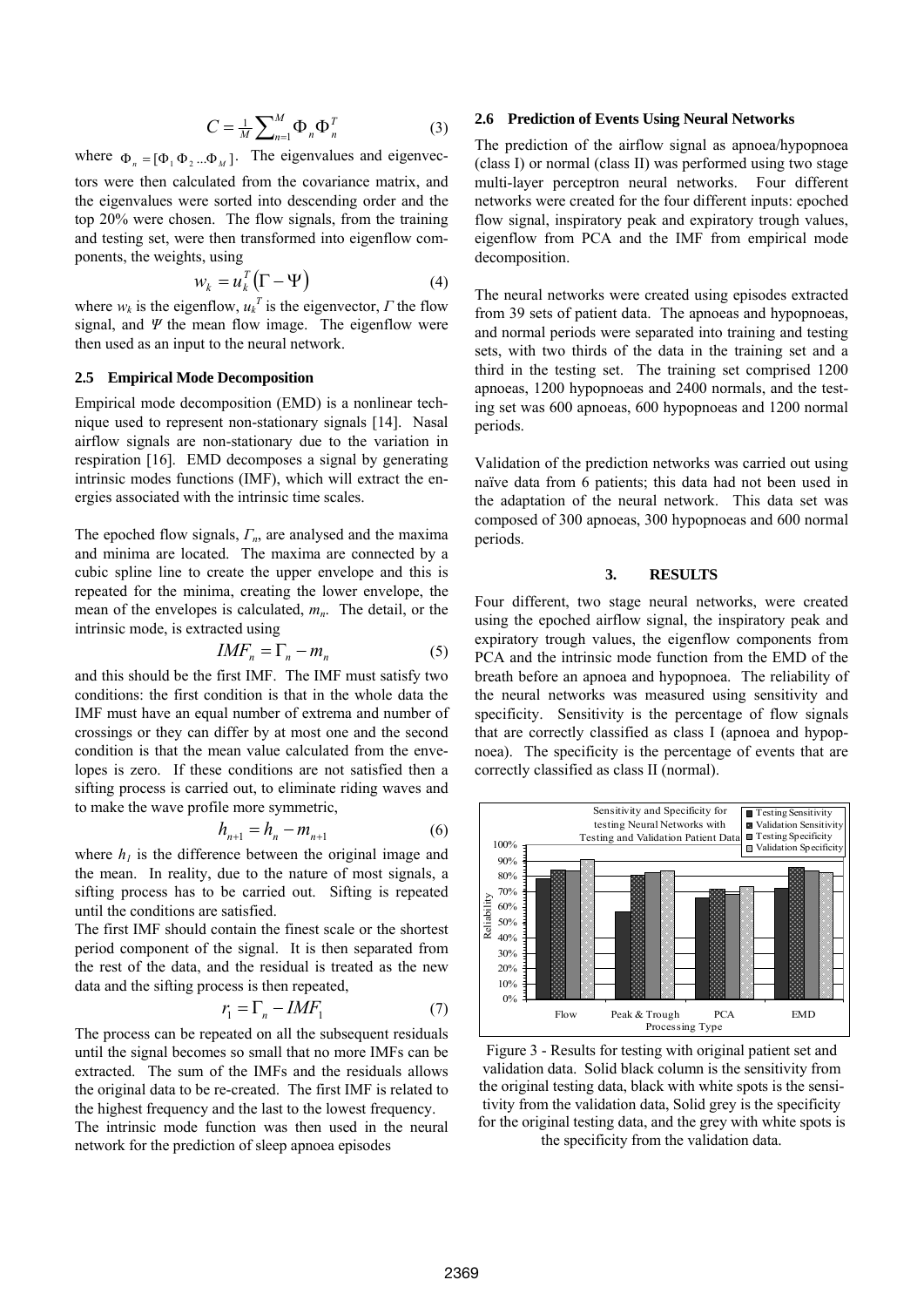The results for the prediction of sleep apnoea and hypopnoea are shown in figure 3. The figure shows the sensitivities and specificities for testing with the original set of patient data and the validation testing set.

The greatest overall reliability, for testing with the original patient data, was recorded using the epoched flow signal as the input to the neural network, with 77.75% sensitivity and 83.33% specificity, although the EMD and peak and trough have very similar value for the specificity, 83.08% and 82.08%, respectively, but lower sensitivity. The network created using the eigenflow components from the PCA performed the poorest, with 65.67% sensitivity and 68.25% specificity.

The neural networks' performance was also high when tested with validation data. An average improvement in sensitivity of 12% was recorded for the four methods, although specificity was only improved an average of 3%. The pre-processing method that gave the greatest reliability was the epoched flow signal with 83.51% sensitivity and 90.50% specificity. Empirical mode decomposition showed greater sensitivity but the specificity was slightly lower, 85.67% and 82.17% respectively.

# **4. DISCUSSION**

The results of this study show that it is possible to predict when apnoea and hypopnoea episodes are going to occur using only the nasal airflow signal with high sensitivity and specificity.

The method proposed in this paper was to predict when apnoea and hypopnoea episodes are going to occur, using the nasal airflow signals. The airflow signals are simple to record and can show the instant an episode occurs. It has been shown that this method can predict imminent events with 83.50% sensitivity and 90.50% specificity.

Future research will focus on the development of a realtime prediction system, as this method is currently carried out off-line. This work will also be incorporated into a device for the treatment of imminent apnoea, before the episode becomes detrimental to the patients sleep.

# **ACKNOWLEDGEMENTS**

The authors would like to thank the Edinburgh Sleep Centre for obtaining patient consent for the research, conducting the sleep studies and processing the resultant data.

HR is funded by an EPSRC studentship, in the DTC in Medical Devices at the University of Strathclyde.

# **REFERENCES**

[1] T. Young, M. Palta, J. Dempsey, J. Skatrud, S. Weber, and S. Badr, "The Occurrence of Sleep-Disordered Breathing among Middle-Aged Adults," New England Journal of Medicine, vol. 328, pp. 1230-1235, 1993.

[2] D. J. Pitson and J. R. Stradling, "Value of beat-to-beat blood pressure changes, detected by pulse transit time, in the management of the obstructive sleep apnoea/hypopnoea syndrome," European Respiratory Journal, vol. 12, pp. 685- 692, 1998.

[3] S. Tretriluxana, S. Redline, S. A. Surovec, D. J. Gottlieb, and M. C. K. Khoo, "Cardiac Autonomic Function in Older Adults with Sleep-Disordered Breathing," presented at IEEE Engineering in Medicine and Biology 27th Annual Conference Shanghai, China, 2005.

[4] K. Spiegel, R. Leproult, and E. Van Cauter, "Impact of sleep debt on metabolic and endocrine function," The Lancet, vol. 354, pp. 1435, 1999.

[5] C. Sullivan, F. Issa, M. Berthon-Jones, and L. Eves, "Reversal of obstructive sleep apnoea by continuous positive airway pressure applied through the nares," The Lancet, vol. 1, pp. 862-865, 1981.

[6] M. K. Reeves-Hoche, D. W. Hudgel, R. Meck, R. Witteman, A. Ross, and C. W. Zwillich, "Continuous versus bilevel positive airway pressure for obstructive sleep apnea," American Journal of Respiratory and Critical Care Medicine, vol. 151, pp. 443-449, 1995.

[7] P. Várady, T. Micsik, S. Benedek, and Z. Benyó, "A Novel Method for the Detection of Apnea and Hypopnea Events in Respiration Signals," IEEE Transactions on Biomedical Engineering, vol. 49, pp. 936-942, 2002.

[8] N. Netzer, A. H. Eliasson, C. Netzer, and D. A. Kristo, "Overnight Pulse Oximetry for Sleep-Disordered Breathing in Adults: A Review," Chest, vol. 120, pp. 625-633, 2001.

[9] C. E. Sullivan and C. Lynch, "Method and apparatus useful in the diagnosis of obstructive sleep apnea of a patient," ResMed Limited, US Patent: 7141021, 2006.

[10] H. Nakano, T. Tanigawao, T. Furukawa, and S. Nishima, "Automatic detection of sleep-disordered breathing from a single-channel airflow record," European Respiratory Journal, vol. 29, pp. 728-736, 2007.

[11] T. Aittokallio, J. S. Malminen, T. Pahikkala, O. Polo, and O. S. Nevalainen, "Inspiratory flow shape clustering: An automated method to monitor upper airway performance during sleep," Computer Methods and Programs in Biomedicine, vol. 85, pp. 8-18, 2007.

[12] R. Condos, R. G. Norman, I. Krishnasamy, N. Peduzzi, R. M. Goldring, and D. M. Rapoport, "Flow limitation as a noninvasive assessment of residual upper-airway resistance during continuous positive airway pressure therapy of obstructive sleep apnea," American Journal of Respiratory and Critical Care Medicine, vol. 150, pp. 475-480, 1994.

[13] J. M. Montserrat, E. Ballester, H. Olivi, A. Reolid, P. Lloberes, A. Morello, and R. Rodriguez-Roisin, "Timecourse of stepwise CPAP titration. Behavior of respiratory and neurological variables," American Journal of Respiratory and Critical Care Medicine, vol. 152, pp. 1854-1859, 1995.

[14] N. E. Huang, Z. Shen, S. R. Long, M. L. C. Wu, H. H. Shih, Q. N. Zheng, N. C. Yen, C. C. Tung, and H. H. Liu, "The empirical mode decomposition and the Hilbert spectrum for nonlinear and non-stationary time series analysis,"